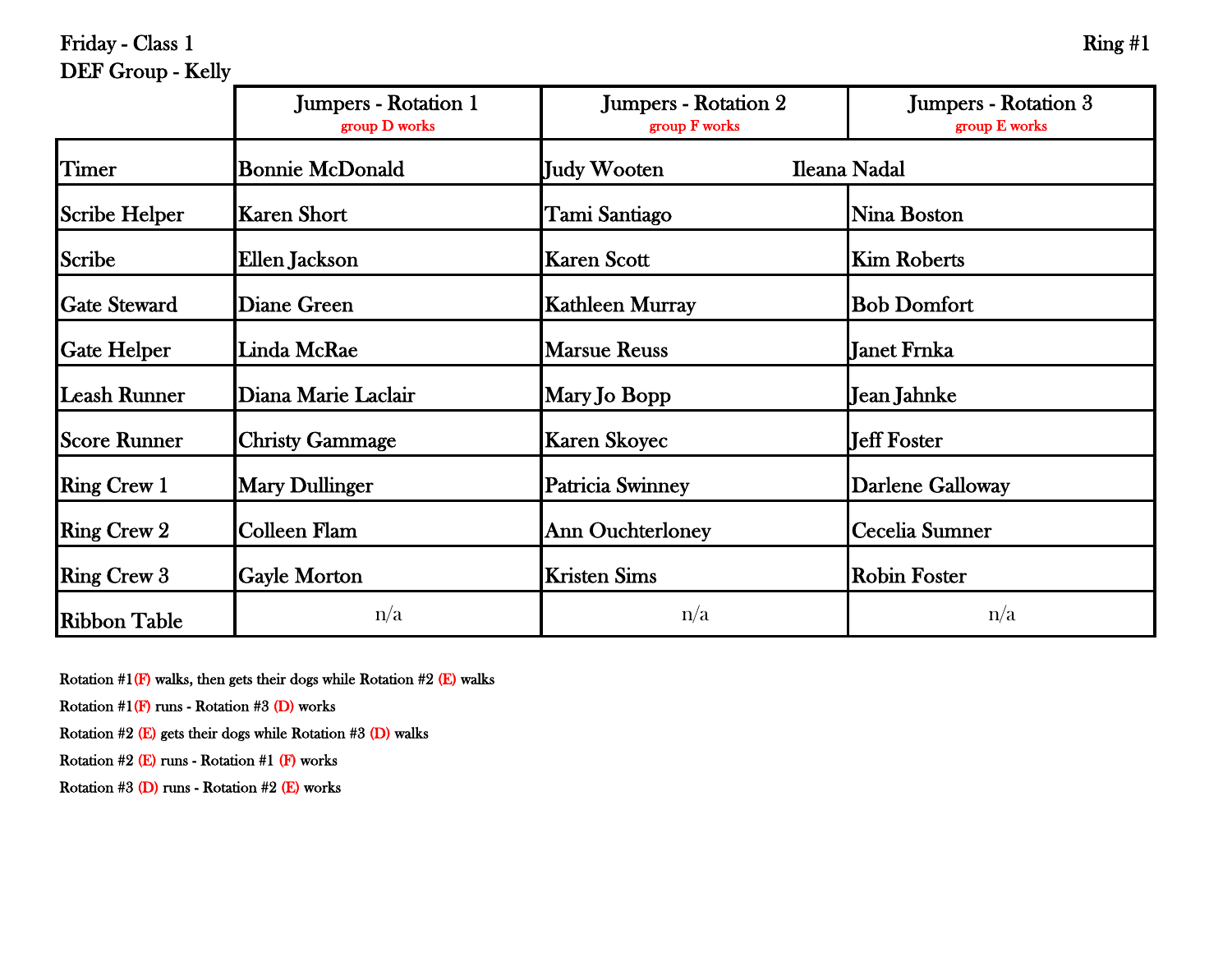Friday - Class 2 Ring  $#2$ 

## DEF Group - Kelly

|                      | Standard - Rotation 4<br>group D works | Standard - Rotation 5<br>group F works | Standard - Rotation 6<br>group E works |
|----------------------|----------------------------------------|----------------------------------------|----------------------------------------|
| Timer                | Don Ibold                              | Cindy Wadswordth                       | <b>Linda Roberts</b>                   |
| <b>Scribe Helper</b> | <b>Mitchell Arnolds</b>                | <b>Carol Smith</b>                     | Susan Hofacker                         |
| Scribe               | Kathi Dunlap                           | <b>Bubba Wilson</b>                    | Carolyn Fithian                        |
| <b>Gate Steward</b>  | <b>Katherine Shogren</b>               | Susan Parrish<br>Penny Leigh           |                                        |
| <b>Gate Helper</b>   | <b>Mallorie Morse</b>                  | <b>Crystal Santana</b>                 | Nicole Lezien                          |
| <b>Leash Runner</b>  | Lynn Gray                              | <b>Ronda Overton</b>                   | Ron Jahnke                             |
| <b>Score Runner</b>  | <b>Beth Borchardt</b>                  | <b>Richard Morris</b>                  | <b>Ellen Beris</b>                     |
| <b>Ring Crew 1</b>   | Livia Jimenez                          | <b>Ann Morris</b>                      | <b>Keiko Day</b>                       |
| <b>Ring Crew 2</b>   | <b>Maren Baldwin</b>                   | <b>Beth Rowand</b>                     | <b>Marilyn Tennyson</b>                |
| <b>Ring Crew 3</b>   | Ernie Bott                             | <b>Melissa Pellerito</b>               | <b>Tom Beatty</b>                      |
| <b>Ribbon Table</b>  | Karen Short                            | Dianne Traphagen                       | <b>Sharon Palmer</b>                   |

Rotation #4 (F) walks, then gets their dogs while Rotation #5 (E) walks

Rotation  $#4$  (F) runs - Rotation  $#6$  (D) works

Rotation #5 (E) gets their dogs while Rotation #6 (D) walks

Rotation  $#5$  (E) runs - Rotation  $#4$  (F) works

Rotation #6 (D) runs - Rotation #5 (E) works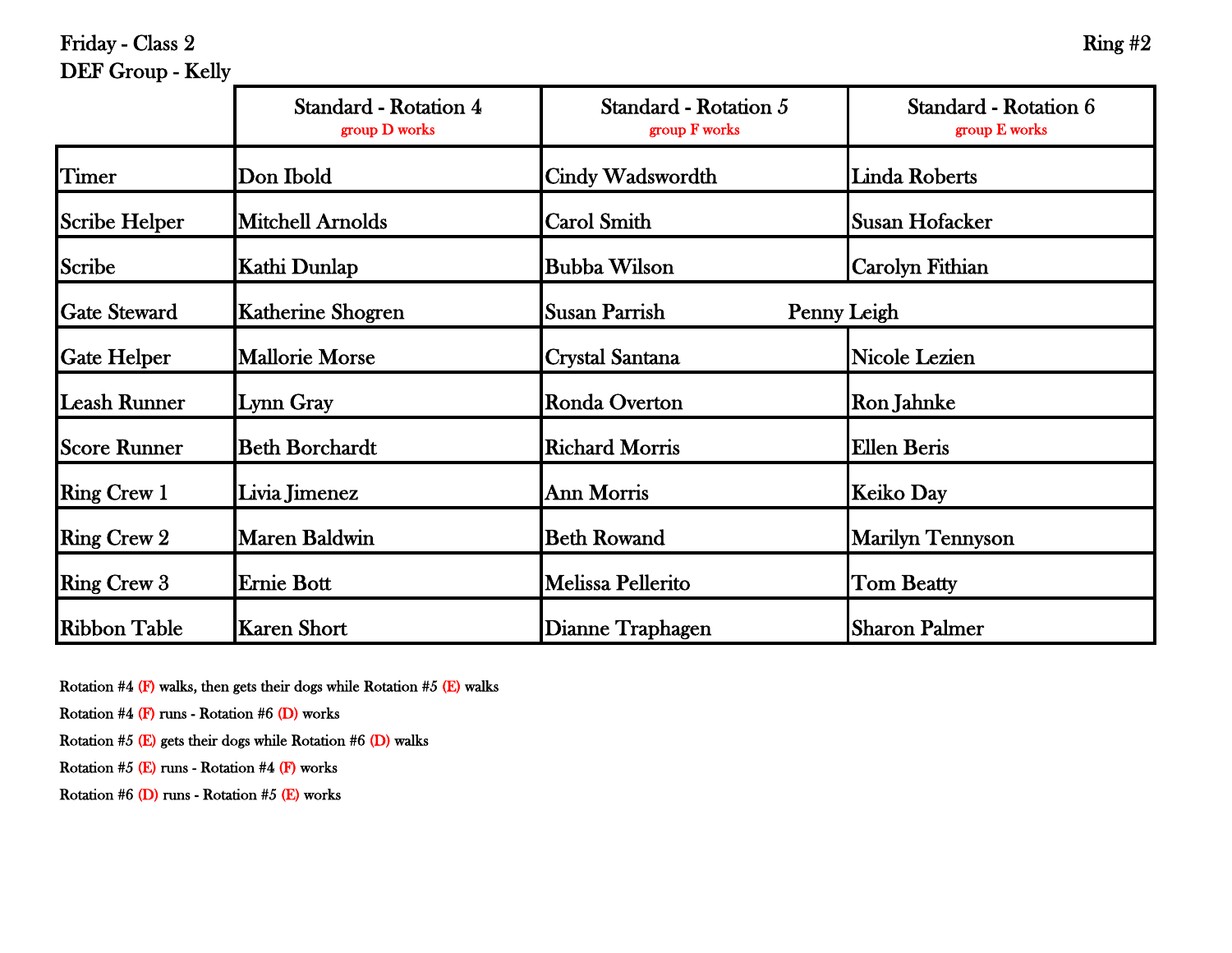Friday - Class 3 Ring  $#3$ 

# DEF Group - Kelly

|                      | <b>Full House - Rotation 7</b><br>group D works | <b>Full House - Rotation 8</b><br>group F works | <b>Full House - Rotation 9</b><br>group E works |
|----------------------|-------------------------------------------------|-------------------------------------------------|-------------------------------------------------|
| Timer                | Paula Miloglas-Reoco                            | <b>Robin Heinecke</b>                           | <b>Denise Baker</b>                             |
| <b>Scribe Helper</b> | Allan Caplan                                    | Debbie Rodden                                   | <b>Tracy Clifford</b>                           |
| Scribe               | Wendi Hammer                                    | <b>Kristen Mathieson</b>                        | <b>Cathi Buckley</b>                            |
| <b>Gate Steward</b>  | Jacob Kaplan                                    | Nadeen Sakowski                                 | Sheila Gibson                                   |
| <b>Gate Helper</b>   | Kathleen Kaplan                                 | Janice Wais                                     | J Melinda Cribb                                 |
| <b>Leash Runner</b>  | Don Ibold                                       | <b>Nick Sparks</b>                              | Lori Brown                                      |
| <b>Score Runner</b>  | <b>Lanay Northcutt</b>                          | <b>Kenneth Parrish</b>                          | Gail Jelier                                     |
| <b>Ring Crew 1</b>   | Paige Johnson                                   | <b>Ann Goodspeed</b>                            | Sheri McCoy                                     |
| <b>Ring Crew 2</b>   | <b>Linda Martens</b>                            | <b>Marie Yandrasitz</b>                         | <b>Constance Day</b>                            |
| <b>Ring Crew 3</b>   | V Ginger Burrison                               | <b>Cheryl Teale</b>                             | <b>Sandie Bonczyk</b>                           |
| <b>Ribbon Table</b>  | Colleen Flam                                    | Lisa Schafer                                    | <b>Elaine Rinicker</b>                          |

Rotation  $#7(F)$  walks, then gets their dogs while Rotation  $#8(E)$  walks

Rotation  $#7(F)$  runs - Rotation  $#9(D)$  works

Rotation #8 (E) gets their dogs while Rotation #9 (D) walks

Rotation #8 (E) runs - Rotation #7 (F) works

Rotation #9 (D) runs - Rotation #8 (E) works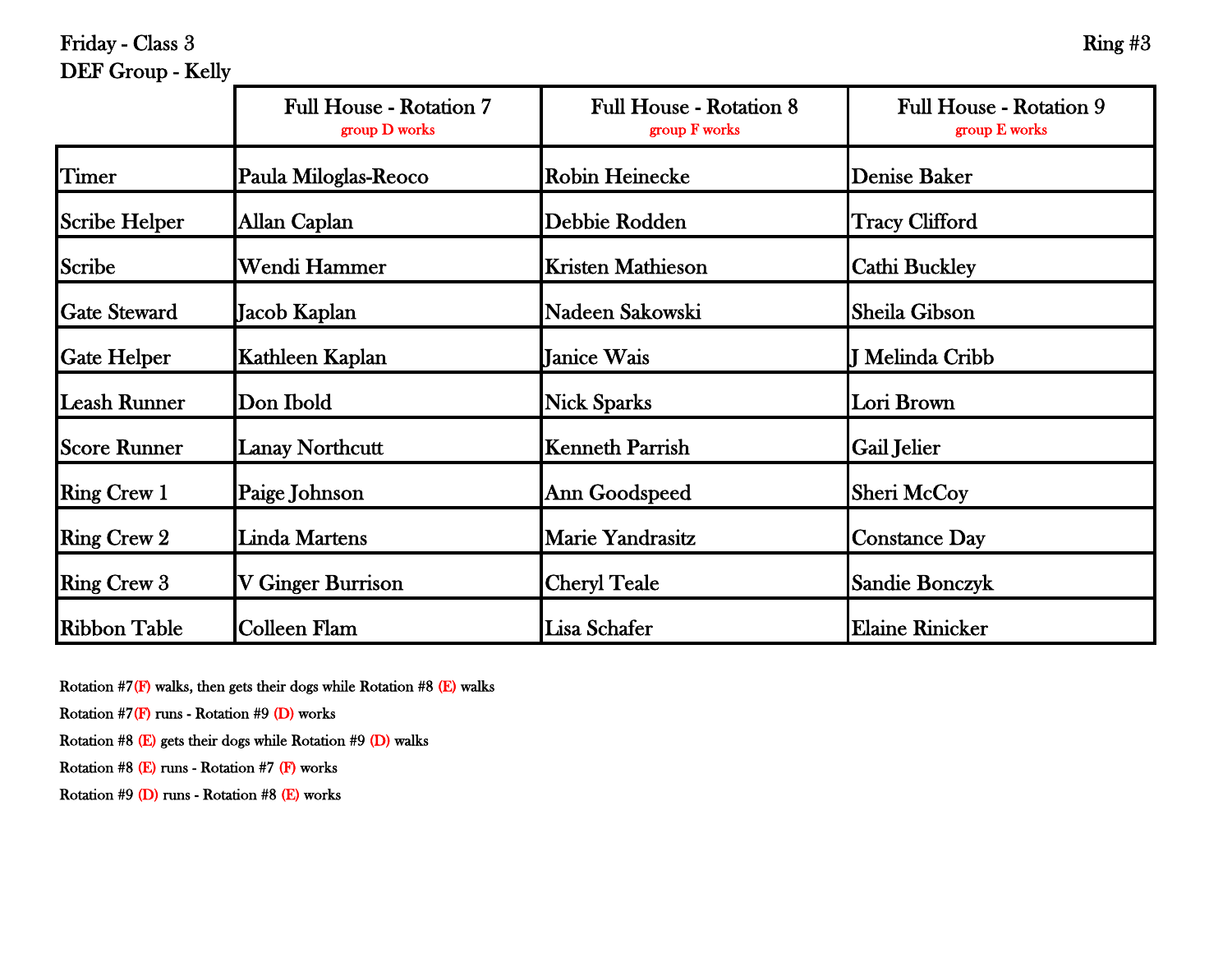Saturday - Class 1 Ring  $#2$ 

## DEF Group - Kelly

|                      | Standard - Rotation 1<br>group F works | <b>Standard - Rotation 2</b><br>group E works | Standard - Rotation 3<br>group D works |
|----------------------|----------------------------------------|-----------------------------------------------|----------------------------------------|
| Timer                | Judy Wooten                            | Ileana Nadal                                  | <b>Karen Short</b>                     |
| <b>Scribe Helper</b> | Lisa Schafer                           | Lori Brown                                    | Ellen Jackson                          |
| <b>Scribe</b>        | <b>Karen Scott</b>                     | <b>Kim Roberts</b>                            | <b>Katherine Shogren</b>               |
| <b>Gate Steward</b>  | Melissa Pellerito                      | <b>Chantel Julius</b><br>Diane Green          |                                        |
| <b>Gate Helper</b>   | <b>Melanie Leskomoser</b>              | Nina Boston                                   | <b>Mallori Morse</b>                   |
| <b>Leash Runner</b>  | <b>Casey Roman</b>                     | Ellen Beris                                   | Lynn Gray                              |
| <b>Score Runner</b>  | Theresa Tait                           | <b>Tom Beatty</b>                             | <b>Gayle Morton</b>                    |
| <b>Ring Crew 1</b>   | Jodi Kellar                            | <b>Marilyn Tennyson</b>                       | <b>Ernie Botts</b>                     |
| <b>Ring Crew 2</b>   | <b>Ronda Overton</b>                   | <b>Constance Day</b>                          | <b>Maren Baldwin</b>                   |
| <b>Ring Crew 3</b>   | <b>Cheryl Teale</b>                    | <b>Sherri McCoy</b>                           | <b>Mary Dullinger</b>                  |
| <b>Ribbon Table</b>  | n/a                                    | n/a                                           | <b>Linda Martens</b>                   |

Rotation  $#1(E)$  walks, then gets their dogs while Rotation  $#2(D)$  walks

Rotation  $#1(E)$  runs - Rotation  $#3(F)$  works

Rotation  $#2$  (D) gets their dogs while Rotation  $#3$  (F) walks

Rotation #2 (D) runs - Rotation #1 (E) works

Rotation #3 (F) runs - Rotation #2 (D) works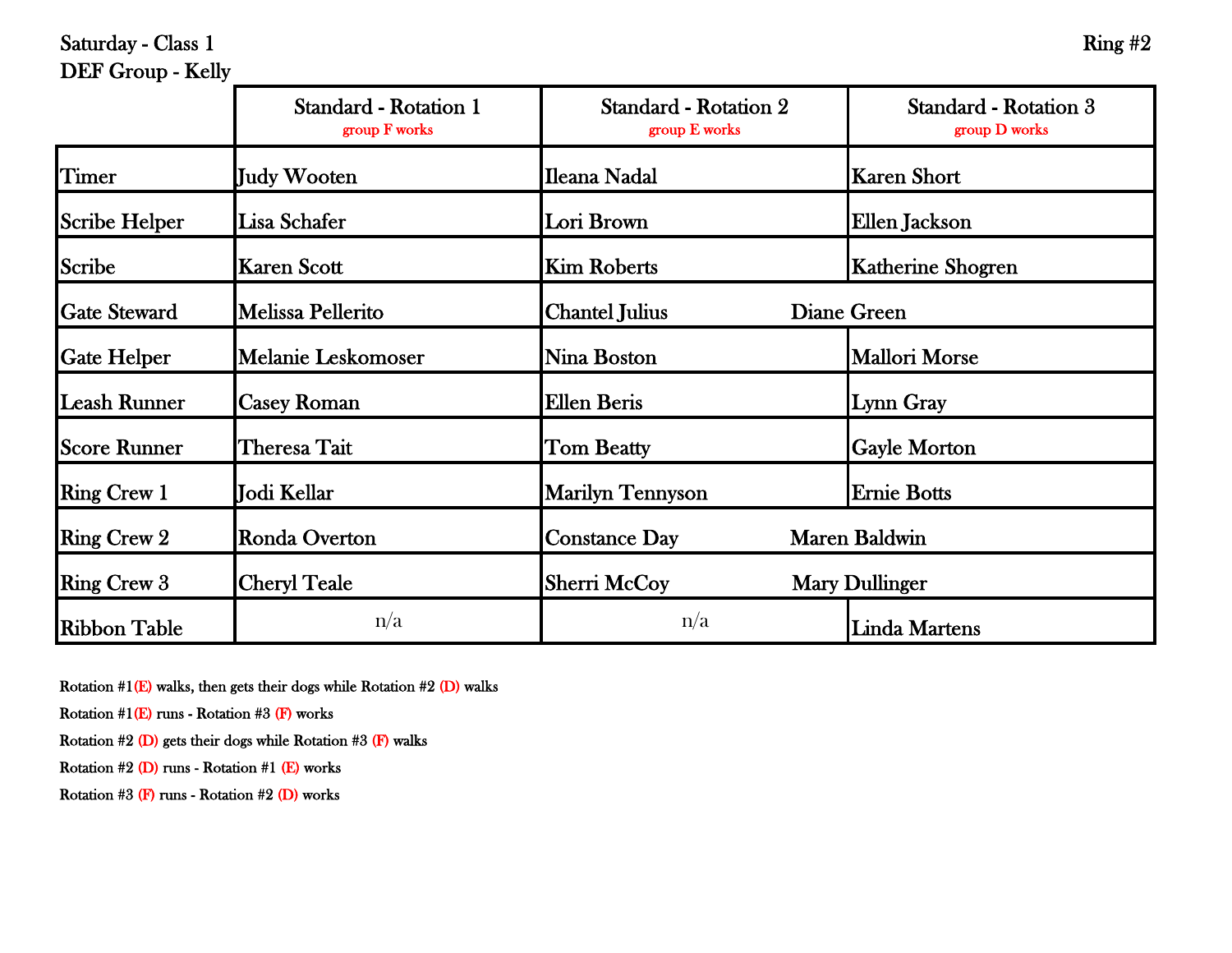Saturday - Class 2 Ring  $\#3$ 

## DEF Group - Kelly

|                      | Jackpot - Rotation 4<br>group F works | Jackpot - Rotation 5<br>group E works | Jackpot - Rotation 6<br>group D works |
|----------------------|---------------------------------------|---------------------------------------|---------------------------------------|
| <b>Timer</b>         | <b>Robin Heinecke</b>                 | <b>Roxanne Scilman-Bush</b>           | Paula Miloglas Reoco                  |
| <b>Scribe Helper</b> | <b>Samuel Tait</b>                    | <b>Rhonda Koeske</b>                  | Paige Johnson                         |
| <b>Scribe</b>        | Debbie Rodden                         | <b>Tracy Clifford</b>                 | Kathleen Kaplan                       |
| <b>Gate Steward</b>  | <b>Kathleen Murray</b>                | <b>Cathy Buckley</b>                  | Allan Kaplan                          |
| <b>Gate Helper</b>   | Cecelia Sumner<br><b>Joan Russo</b>   |                                       | <b>Linda Martins</b>                  |
| <b>Leash Runner</b>  | <b>Nick Sparks</b>                    | Keiko Day                             | <b>Colleen Slam</b>                   |
| <b>Score Runner</b>  | <b>Karen Skoyec</b>                   | <b>Darlene Galloway</b>               | <b>Kristy Dammage</b>                 |
| <b>Ring Crew 1</b>   | <b>Beth Rowand</b>                    | <b>Sandie Bonczyk</b>                 | Livia Jimenez                         |
| <b>Ring Crew 2</b>   | <b>Ann Ouchterloney</b>               | Diana Miller                          | V Ginger Burrison                     |
| <b>Ring Crew 3</b>   | Mary Joe Bopp                         | Thomas Miller                         | <b>Beth Borchardt</b>                 |
| <b>Ribbon Table</b>  | Dianne Traphagen                      | <b>Sharon Palmer</b>                  | Linda McRae                           |

Rotation #4 (E) walks, then gets their dogs while Rotation #5 (D) walks

Rotation  $#4$  (E) runs - Rotation  $#6$  (F) works

Rotation  $#5$  (D) gets their dogs while Rotation  $#6$  (F) walks

Rotation #5 (D) runs - Rotation #4 (E) works

Rotation #6 (F) runs - Rotation #5 (D) works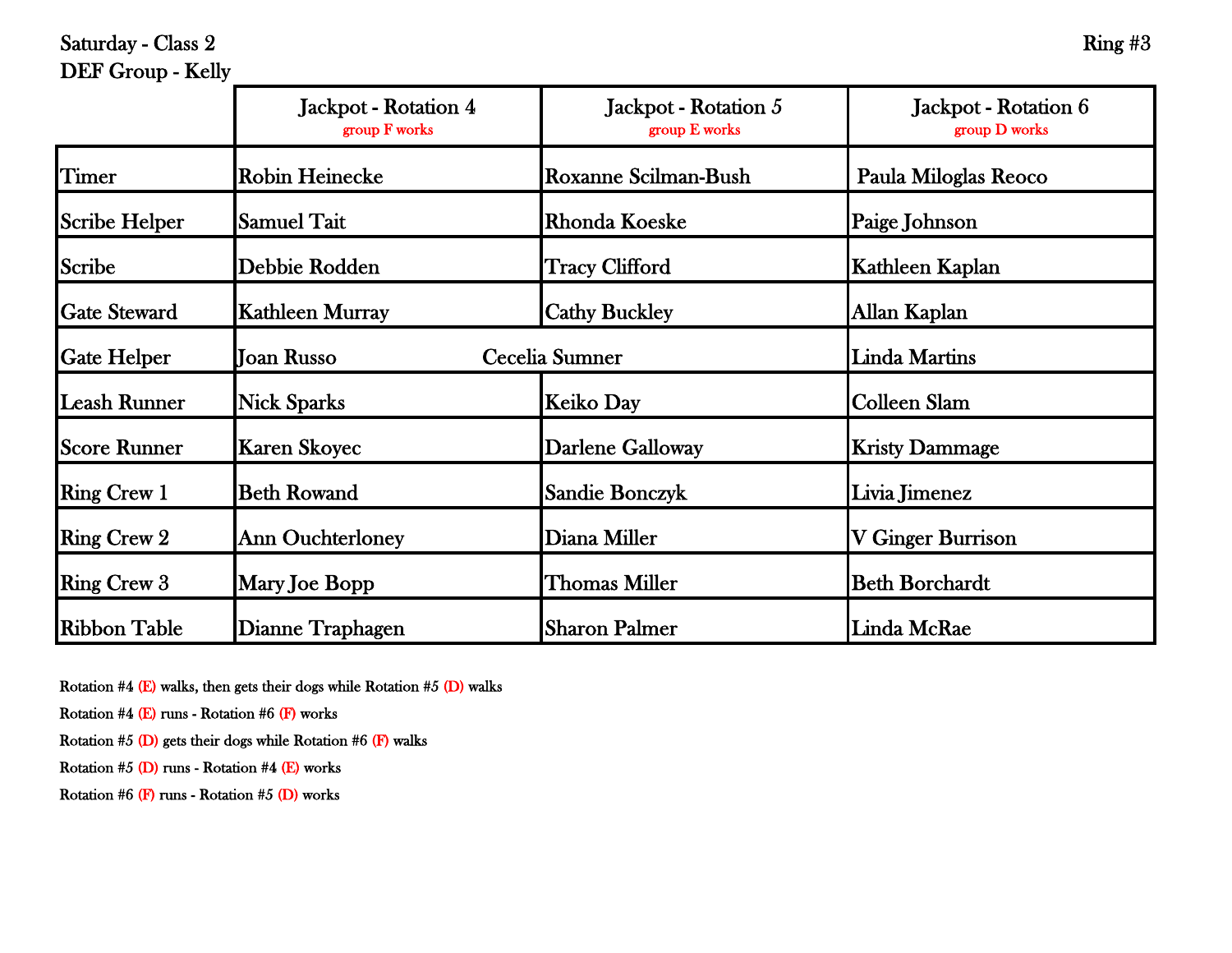Saturday - Class  $3 \overline{\hspace{1cm}}$  Ring  $\#1$ 

## DEF Group - Kelly

|                      | <b>Wildcard - Rotation 7</b><br>group F works | <b>Wildcard - Rotation 8</b><br>group E works | Wildcard - Rotation 9<br>group D works |
|----------------------|-----------------------------------------------|-----------------------------------------------|----------------------------------------|
| Timer                | <b>Cindy Wadsworth</b>                        | <b>Linda Roberts</b>                          | Don Ibold                              |
| <b>Scribe Helper</b> | <b>Janice Wais</b>                            | <b>Denise Baker</b>                           | Jacob Kaplan                           |
| <b>Scribe</b>        | <b>Bubba Wilson</b>                           | <b>Carolyn Fithian</b>                        | Wendi Hammer                           |
| <b>Gate Steward</b>  | <b>Kristen Mathieson</b>                      | <b>Bob Dumfort</b>                            | Linda McRae                            |
| <b>Gate Helper</b>   | <b>Patricia Swinney</b>                       | Janet Frnke                                   | Kathi Dunlop                           |
| <b>Leash Runner</b>  | <b>Richard Morris</b>                         | <b>Ron Jahnke</b>                             | <b>Lanay Northcutt</b>                 |
| <b>Score Runner</b>  | <b>Carol Smith</b>                            | <b>Robin Foster</b>                           | <b>Beth Borchardt</b>                  |
| <b>Ring Crew 1</b>   | <b>Anne Morris</b>                            | <b>Jeff Foster</b>                            | <b>Bonnie McDonald</b>                 |
| <b>Ring Crew 2</b>   | <b>Kristen Sims</b>                           | <b>Gale McElrath</b>                          | <b>Mitchell Arnolds</b>                |
| <b>Ring Crew 3</b>   | <b>Marcue Reuss</b>                           | <b>Maureen Daigle-Watson</b>                  | Diana Laclair                          |
| <b>Ribbon Table</b>  | <b>Marsue Reuss</b>                           | <b>Elaine Rinicker</b>                        | Lynn Gray                              |

Rotation #7(E) walks, then gets their dogs while Rotation #8 (D) walks

Rotation  $#7(E)$  runs - Rotation  $#9(F)$  works

Rotation #8 (D) gets their dogs while Rotation #9 (F) walks

Rotation #8 (D) runs - Rotation #7 (E) works

Rotation #9 (F) runs - Rotation #8 (D) works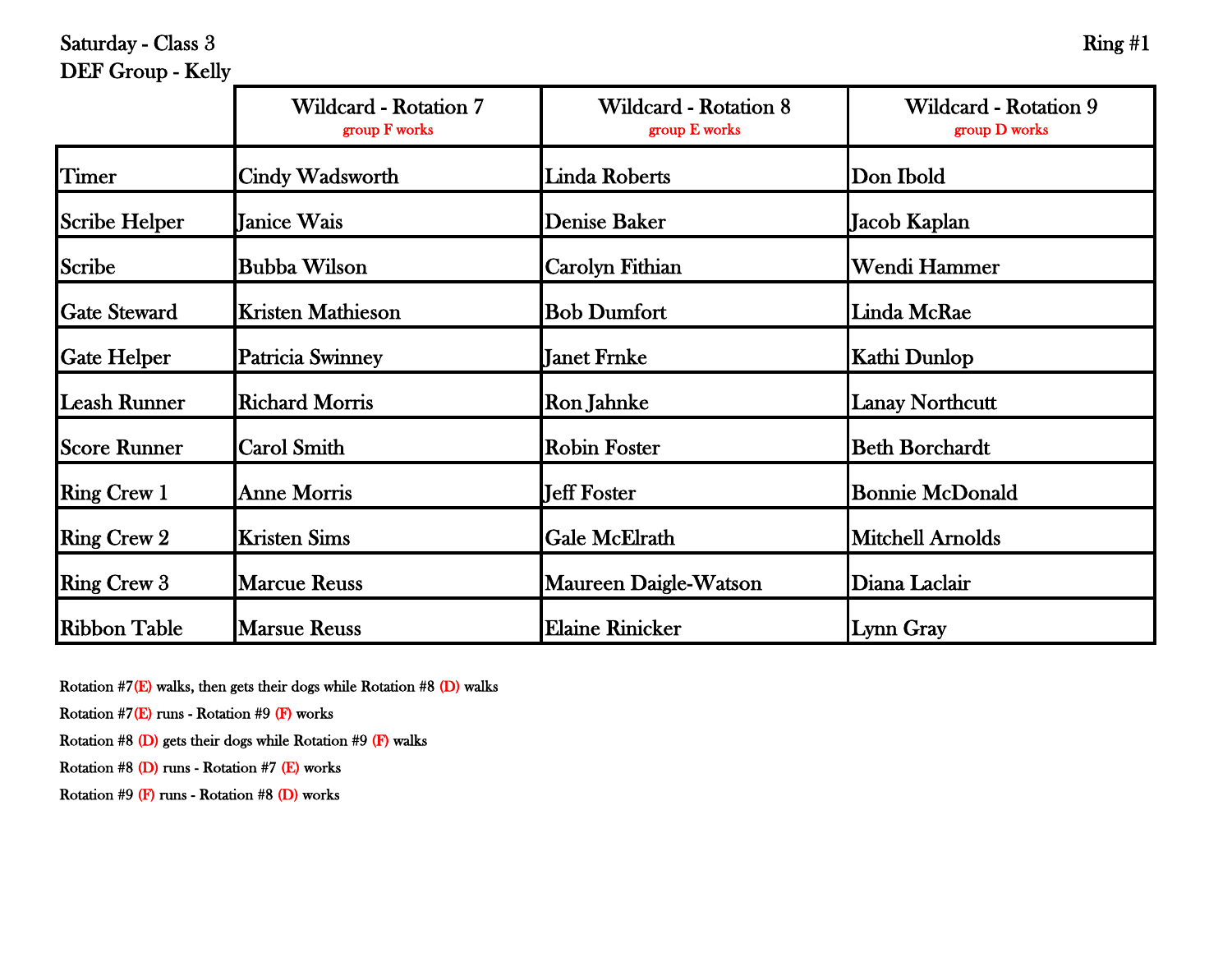Sunday - Class 1 Ring  $#3$ 

## DEF Group - Kelly

|                      | <b>Snooker - Rotation 1</b><br>group E works | <b>Snooker - Rotation 2</b><br>group D works | <b>Snooker - Rotation 3</b><br>group F works |
|----------------------|----------------------------------------------|----------------------------------------------|----------------------------------------------|
| Timer                | <b>Gail Jelier</b>                           | Paige Johnson                                | Crystal Santana                              |
| <b>Scribe Helper</b> | <b>Susan Holfacker</b>                       | <b>Karen Short</b><br>Nadeen Sakowski        |                                              |
| Scribe               | <b>Kim Roberts</b>                           | Jacob Kaplan                                 | Debbie Rodden                                |
| <b>Gate Steward</b>  | <b>Nicole Levien</b>                         | Linda McRae                                  | Susan Parrish                                |
| <b>Gate Helper</b>   | J Melinda Cribb                              | <b>Mallorie Morse</b>                        | Dianne Traphagen                             |
| <b>Leash Runner</b>  | <b>Sheilah Gibson</b>                        | Lynn Gray                                    | <b>Kenneth Parrish</b>                       |
| <b>Score Runner</b>  | <b>Keio Day</b>                              | <b>Christy Gammage</b>                       | Ann Goodspeed                                |
| <b>Ring Crew 1</b>   | Jean Jahnki                                  | <b>Mary Dullinger</b>                        | Marie Yandrasitz                             |
| <b>Ring Crew 2</b>   | Sandie Bonczyk                               | <b>Ernie Botts</b>                           | Tami Santiago                                |
| <b>Ring Crew 3</b>   | <b>Constance Day</b>                         | Colleen Slam                                 | <b>Cheryl Teale</b>                          |
| <b>Ribbon Table</b>  | n/a                                          | n/a                                          | n/a                                          |

Rotation  $#1(D)$  walks, then gets their dogs while Rotation  $#2$  (F) walks

Rotation  $#1(D)$  runs - Rotation  $#3$  (E) works

Rotation  $#2$  (F) gets their dogs while Rotation  $#3$  (E) walks

Rotation  $#2$  (F) runs - Rotation  $#1$  (D) works

Rotation #3 (E) runs - Rotation #2 (F) works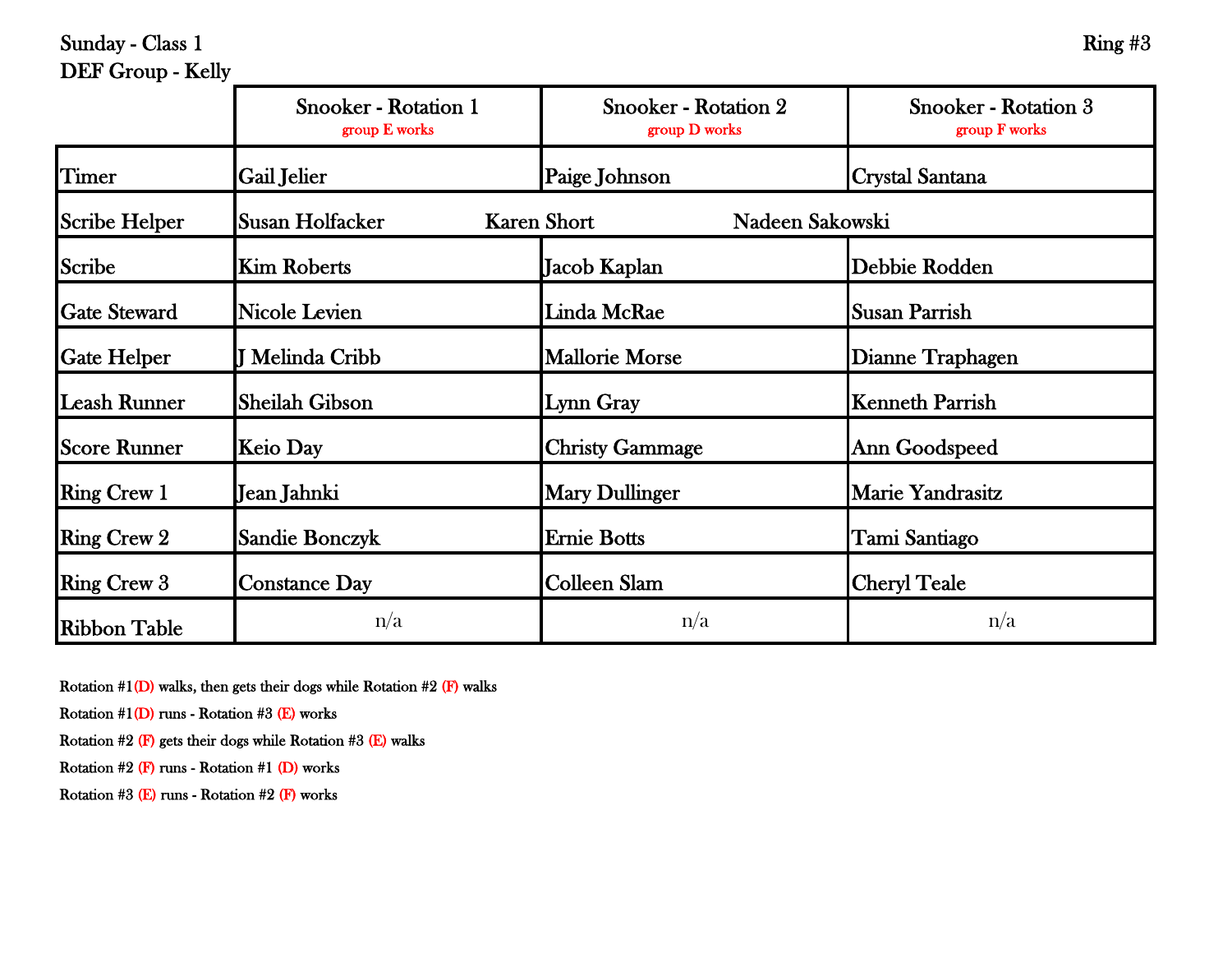Sunday - Class 2 Ring #1

#### DEF Group - Kelly

|                     | <b>Colors - Rotation 4</b><br>group E works | Colors - Rotation 5<br>group D works | Colors - Rotation 6<br>group F works |
|---------------------|---------------------------------------------|--------------------------------------|--------------------------------------|
| Timer               | Ileana Nadal                                | <b>Bonnie McDonald</b>               | <b>Robin Heinecke</b>                |
| Scribe Helper       | Nina Boston                                 | Don Ibold                            | <b>Karen Scott</b>                   |
| Scribe              | <b>Cathy Buckley</b>                        | Wendi Hammer                         | <b>Kristen Mathieson</b>             |
| <b>Gate Steward</b> | Penny Leigh                                 | Kathleen Kaplan                      | <b>Bubba Wilson</b>                  |
| <b>Gate Helper</b>  | Linda Roberts                               | Allan Kaplan                         | Patricia Swinney                     |
| Leash Runner        | Ellen Beris                                 | <b>Lanay Northcutt</b>               | <b>Nick Sparks</b>                   |
| <b>Score Runner</b> | <b>Tom Beatty</b>                           | Ellen Jackson                        | <b>Karen Skoyec</b>                  |
| <b>Ring Crew 1</b>  | <b>Marilyn Tennyson</b>                     | <b>Gayle Morton</b>                  | <b>Beth Rowan</b>                    |
| <b>Ring Crew 2</b>  | Roxanne Spilman-Bush                        | Livia Jimenez                        | Mary Jo Bopps                        |
| <b>Ring Crew 3</b>  | Darlen Galloway                             | V Ginger Burrison                    | Lisa Schafer                         |
| <b>Ribbon Table</b> | <b>Ron Jahnke</b>                           | Paula Miloglas Reoco                 | <b>Casey Roman</b>                   |

Rotation #4 (D) walks, then gets their dogs while Rotation #5 (F) walks

Rotation #4 (D) runs - Rotation #6 (E) works

Rotation  $#5$  (F) gets their dogs while Rotation  $#6$  (E) walks

Rotation  $#5$  (F) runs - Rotation  $#4$  (D) works

Rotation #6 (E) runs - Rotation #5 (F) works